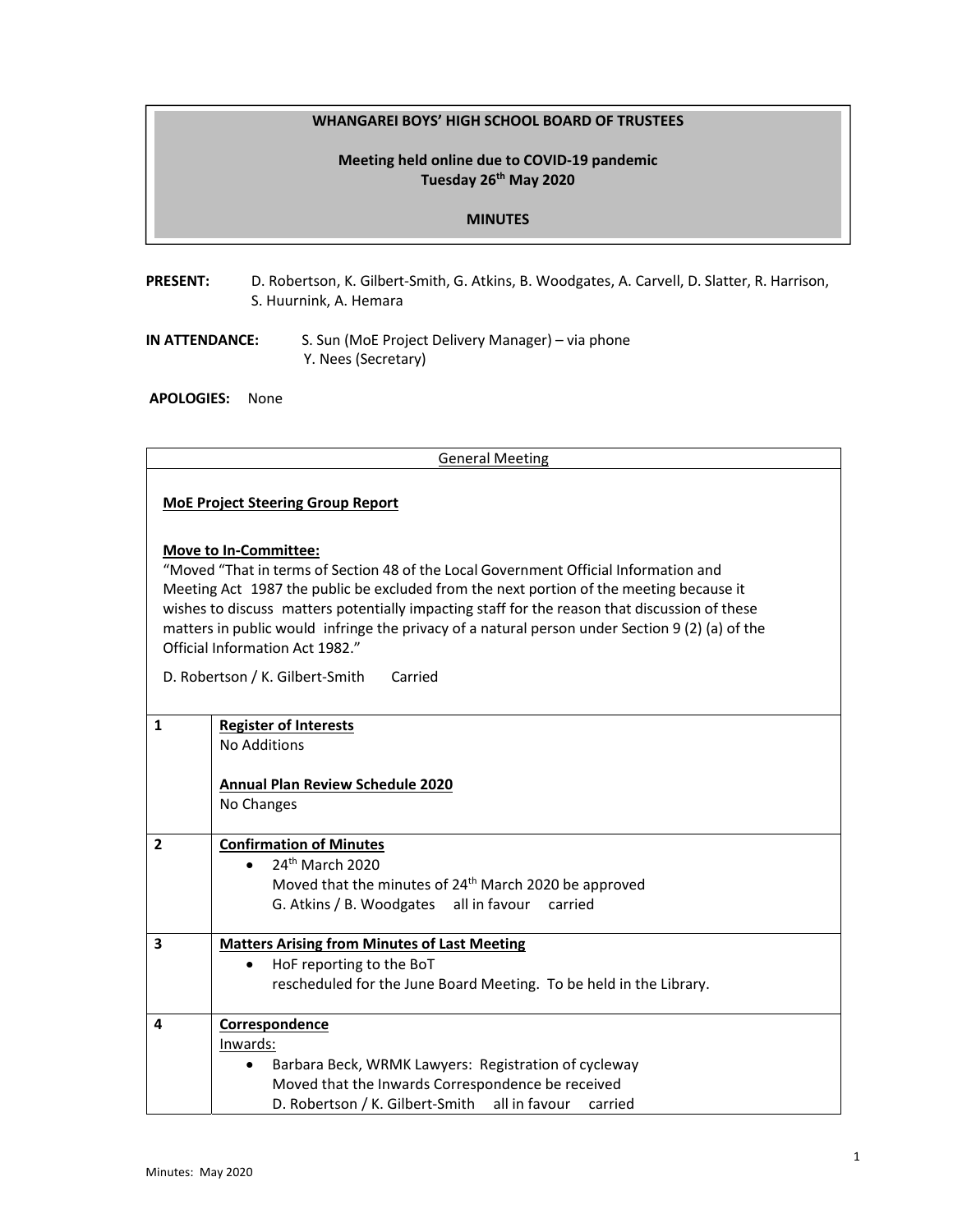|     | <b>Chair's Report</b>                                                                      |
|-----|--------------------------------------------------------------------------------------------|
|     | Don advised that he had been in regular contact with the school during the past few months |
|     | of COVID lockdown                                                                          |
|     |                                                                                            |
| 6   | <b>Management Reports</b>                                                                  |
|     |                                                                                            |
| 6.1 | <b>Strategic Review</b>                                                                    |
|     |                                                                                            |
|     |                                                                                            |
| 6.2 | <b>Regular Review:</b>                                                                     |
|     | 2019 NCEA Results<br>$\bullet$                                                             |
|     | General discussion was held around the results. Karen gave background information          |
|     | and answered questions raised.                                                             |
|     | Discussion was also held around the effect the COVID pandemic and online learning          |
|     | might have on the 2020 results. This is unable to be predicted at this stage.              |
|     | Inclusive Learning Report<br>٠                                                             |
|     | It was commented that this was a very comprehensive report and thank you to                |
|     | Katrina Sylva for the preparation.                                                         |
|     | Kahui Ako Group Report<br>$\bullet$                                                        |
|     | Taken as read                                                                              |
|     | Karen advised that the Lead Principal position will go back to Allister Gilbert once he    |
|     | returns to WBHS in Term 3.                                                                 |
|     |                                                                                            |
|     |                                                                                            |
| 6.3 | <b>Emergent Review</b>                                                                     |
|     |                                                                                            |
|     |                                                                                            |
| 6.4 | <b>Health, Safety &amp; Wellbeing Report</b>                                               |
|     | May Report<br>$\bullet$                                                                    |
|     | • COVID-19 Safety Plan - School                                                            |
|     | COVID-19 Safety Plan - Hostel<br>$\bullet$                                                 |
|     | Karen advised that whilst the drains on the fields have now been cleared they are much     |
|     | deeper than anticipated and present a H&S issue. The Council have not approved             |
|     | funding the drain to be covered.                                                           |
|     |                                                                                            |
| 6.5 | <b>Policies</b>                                                                            |
|     | Moved that the Assessment Policy be approved<br>$\bullet$                                  |
|     | S Huurnink / A. Carvell all in favour<br>carried                                           |
|     |                                                                                            |
|     |                                                                                            |
|     | Moved that the Attendance Policy be approved                                               |
|     | all in favour carried<br>D. Slatter / G. Atkins                                            |
|     | Moved that the Colours Award Programme Policy be approved<br>٠                             |
|     | all in favour carried<br>D. Slatter / G. Atkins                                            |
|     | Moved that the Curriculum Policy be approved<br>٠                                          |
|     | D. Slatter / A. Carvell all in favour carried                                              |
|     | Moved that the EOTC (Education Outside the Classroom) Policy be approved<br>٠              |
|     | all in favour<br>S. Huurnink / R. Harrison<br>carried                                      |
|     | Moved that the Student Progression Framework Policy be approved with one                   |
|     | wording change (from "when appropriate" to "where appropriate")                            |
|     | D. Robertson / A. Hemara                                                                   |